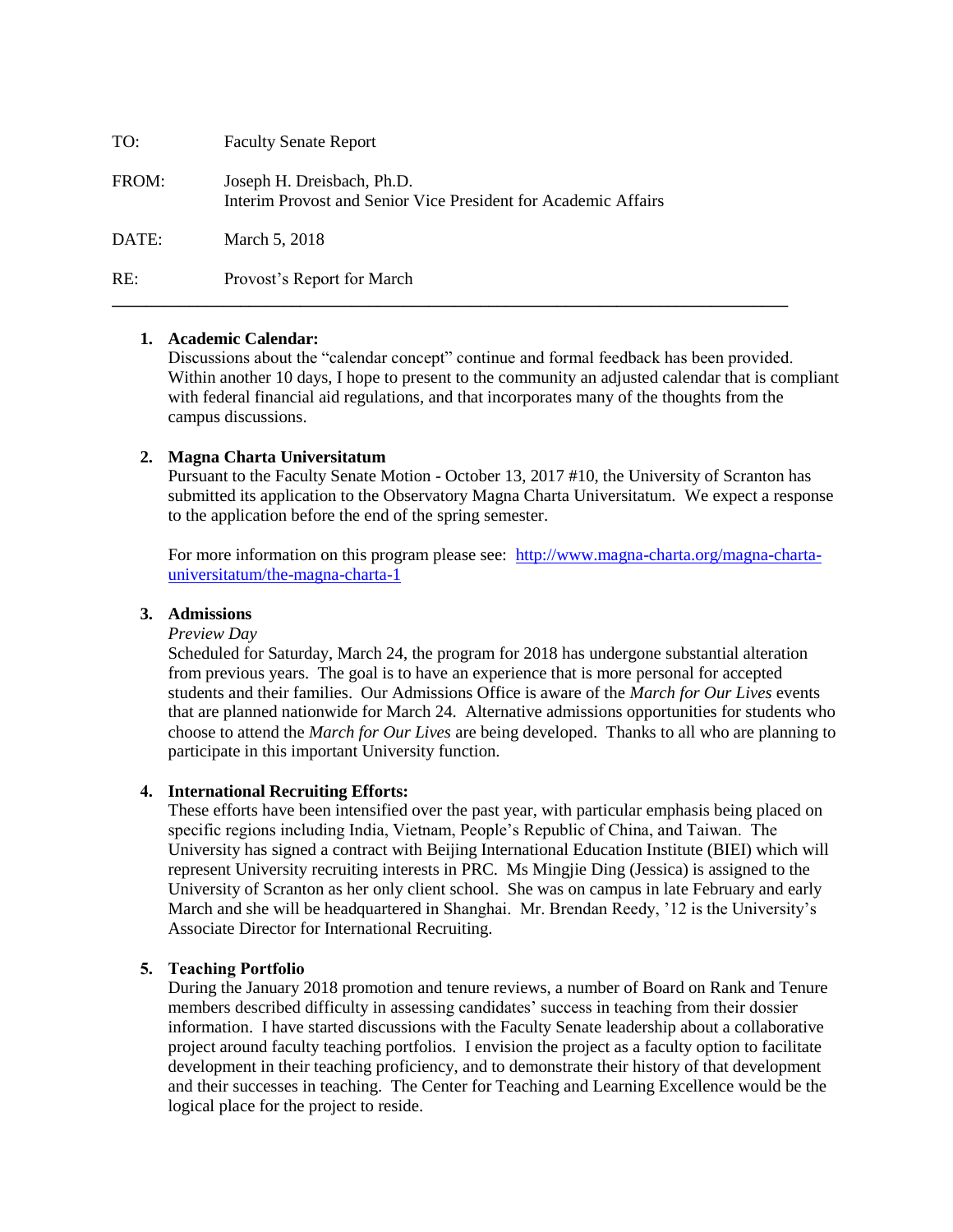# **6. Requests from Student Government Representatives**

Students have approached me concerning their request for an "online catalog, or inventory, of previous course syllabi". They envision a distinct website, or an extension of the Course Schedule Search utility, that would allow prospective and current students to view previous course syllabi. Their goal is to aid student decision-making during the registration process, and reduce the drop/add activity during the first week of the semester. The bank of syllabi could be maintained by student government using files provided by faculty members directly.

Students also inquired about development of a "Classroom Bill of Rights & Responsibilities". As described to me, this would be a general list of expectations from students as well as from faculty and would cover matters dealing with classroom behavior and etiquette.

I look to the Faculty Senate for direction on how to engage Student Government on these requests.

# **7. Promotion and Tenure:**

The University Board on Rank and Tenure (BRT) is composed of 11 elected faculty representing the academic areas and the Interim Provost who chairs the Board. The BRT met in early January to review the dossiers of 17 faculty candidates. President Keller provided his decisions and the candidates have been informed of the outcomes. Official notification of the candidates who are promoted and/or tenured is made to the campus community only after the 30 appeal window closes; and the appeals, if any are submitted, are resolved.

### **8. Faculty Searches:**

Faculty searches continue into the spring semester. To date we have hired or sent contracts to ten candidates.

# **9. Retention Committee:**

According to preliminary numbers, the retention rate between Fall 2017 and Spring 2018 has increased by one percent. The Retention Committee has been engaged in a variety of initiatives, and its work is showing concrete results.

# **10. Global Initiatives**

*International Student and Scholar Services***:**

- This spring 2018, the Kania School of Management is hosting a visiting professor from the Capital University of Economics and Business (CUEB), Beijing, China.
- The university welcomed eight new exchange students from Colombia, Spain, South Korea and Taiwan, three new graduate students from Saudi Arabia, one new graduate student from India and one new undergraduate student from China.
- This spring we have 75 international students from 23 countries on campus. Of that number 64 are degree-seeking students and 11 are exchange students.

#### *Study Abroad:*

- Our office processed 147 students to study abroad during Intersession 2018.
- A memorandum of understanding was signed in January to further develop a University of Scranton off campus site in Uganda. Nursing, PT, Health Administration and Theology departments are spearheading the development with the Uganda Nursing School Bwindi. This initiative could develop into our second global site.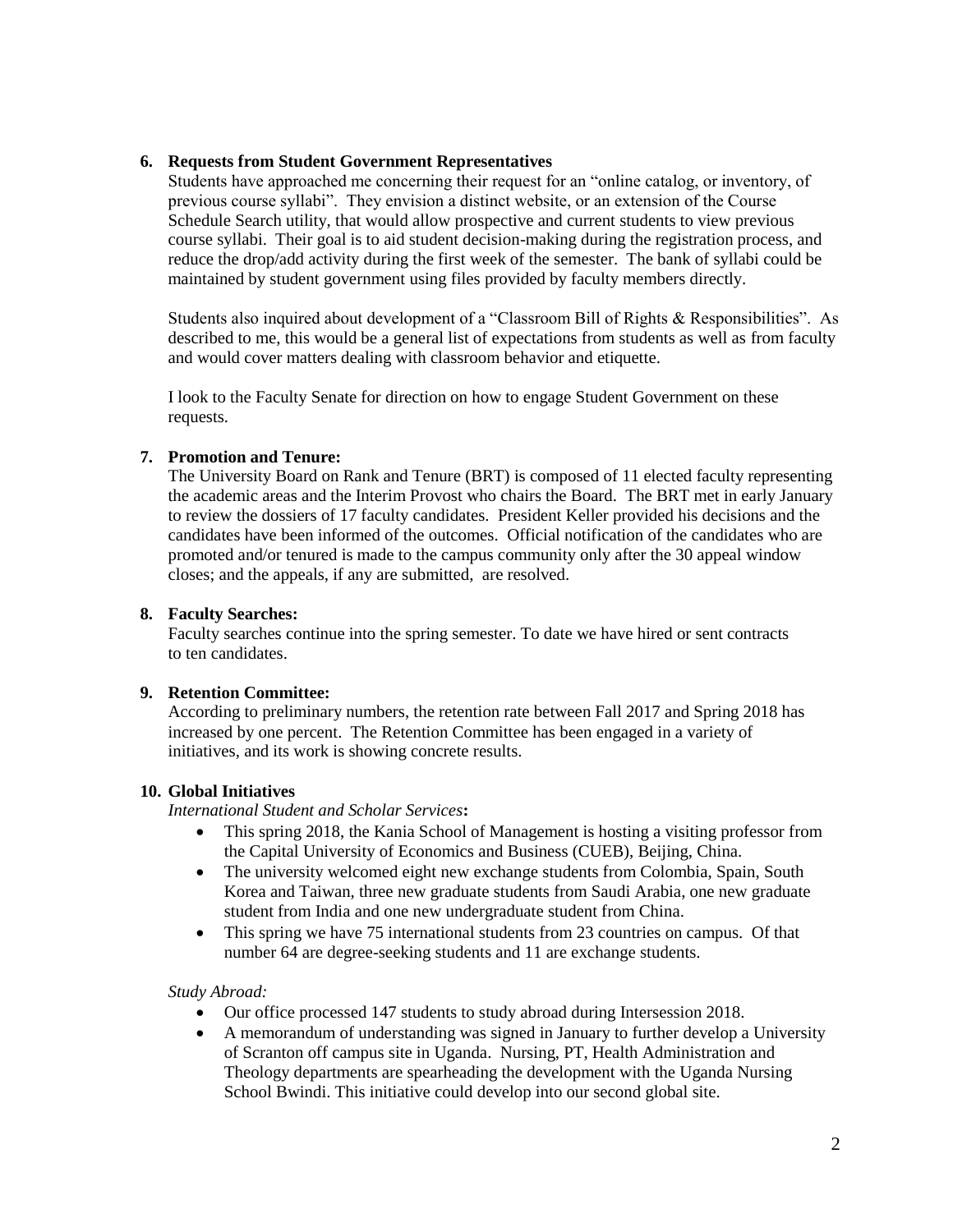- Department Liaisons will be discussing the proposed academic calendar change and its impact on study abroad.
- New initiatives are being used this semester to encourage students to study abroad.

### **11. Planning & Middle States Accreditation:**

### *Planning & Strategic Plan*:

In December, Planning & Institutional Effectiveness released the second progress report for the *Engaged, Integrated, Global* strategic plan. The online report includes presentation of institutional outcomes, student outcomes, and strategic metrics for the 2016-2017 academic year, including those activities associate with High Impact Practices. Metrics include quantitative key performance indicators identified by the University's Metrics Team.

Work also continues toward identifying outcomes and assessment data related to our strategic planning principles, and the development of a replacement for the current departmental and divisional annual planning and reporting process.

This fall, several campus surveys gathered information related to the strategic plan, planning principles, and planning process that are being considered by the University Planning Committee and other groups (including those involved in self-study) to identify opportunities for improvement.

Progress reports for the fourteen projects funded through the Strategic Initiatives Funding process in spring 2017 are due to the Planning office by March 1. We plan to summarize and reflect broadly on the impact of the strategic initiatives process later this spring.

#### *Policy and Governance*:

An inventory of university policies is underway. The goal of this exercise is to help identify policy gaps which may exist, and create an important opportunity for the updating of policies in various areas. This activity serves as a means of assessment related to policy and governance for our MSCHE self-study, including the compliance reporting component of that process, and should guide other policy improvement activities in the years to come. Part of the process has led to the development of a policy category framework to help collate policy documentation across areas.

#### *Middle States Self-Study*:

The Middle States Self-study process has progressed steadily over the past few months with Working Groups submitting substantive outlines in early December and the first draft of their reports in late January/early February. The Self-study co-chairs have reviewed the Working Group drafts and are providing feedback as groups further complete their research and analysis and identify potential areas for improvement. The spring semester will involve a series of meetings with key campus committees and the Senates for direct feedback to the Working Group's research, to address any remaining gaps in evidence or provide best practices. Spring will also include opportunities for broad campus review, both during Town Hall meetings and, finally, when the drafts are posted for the campus in May. The Self-Study co-chairs will provide an update at the May Board meeting. Summer will bring new stage of the Self-study work, as the Steering Committee Co-chairs will compile the individual reports into a final Self-study draft.

# **12. Office of Research Services and Sponsored Programs**

A call for submissions went out to students and faculty inviting those conducting research to present their work in the form of a poster presentation during the  $18<sup>th</sup>$  Annual Celebration of Student Scholars on May  $2<sup>nd</sup>$  from 1:00 to 4:00 pm. Acceptable student scholarly work includes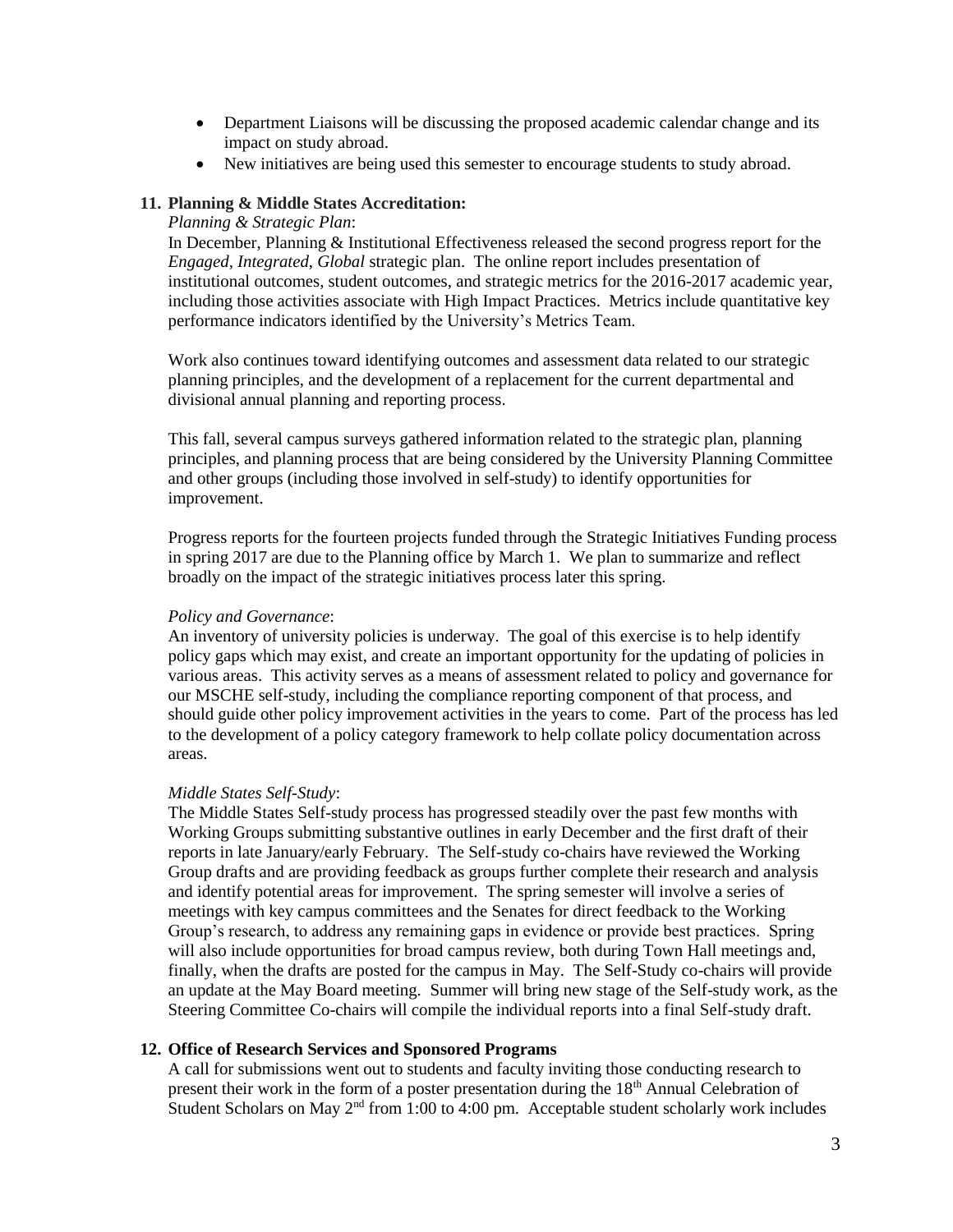thesis research, research conducted as part of the Faculty/Student Research Program or resulting from a President's Fellowship for summer Research, and research or other scholarly projects carried out as independent study.

| 13. Curriculum Approvals:                                          |                    |
|--------------------------------------------------------------------|--------------------|
| <b>New Course</b>                                                  | <b>Date Posted</b> |
| <b>INTD 115: Legal Studies Fundamentals</b>                        | 12/11/17           |
| <b>ENLT 343J: Shakespeare Performed</b>                            | 9/11/17            |
|                                                                    |                    |
| <b>Course Change:</b><br>PS 219: Survey of Latin American Politics | 5/4/17             |
| CJ 311: GIS for Public Safety                                      | 12/18/17           |
|                                                                    |                    |
| CJ 313: Crime Analysis                                             | 12/18/17           |

### **14. College Updates:**

### **College of Arts and Sciences**

- Our Chapter of Phi Sigma Tau will host the  $2<sup>nd</sup>$  annual undergraduate philosophy conference on March 2 and 3 on campus. The keynote speaker is Peter van Inwagen, Ph.D., the John Cardinal O'Hara Professor of Philosophy at the University of Notre Dame. Three students from the University of Scranton and three students from other colleges were selected to present papers.
- $\bullet$  The  $12<sup>th</sup>$  annual World Cultures TA Talk featuring our Fulbright Teaching Assistants from Morocco, Germany and Mexico will be held on March 6<sup>th</sup>.

### **Panuska College of Professional Studies**

- Master in Health Administration (MHA) program will be nationally recognized by The Commission on Accreditation of Healthcare Management Education (CAHME) and Canon Solutions America for its sustainability initiatives in the context of corporate responsibility and Jesuit pedagogy. The MHA program will receive the prestigious CAHME/Canon Award for Sustainability in Healthcare Management Education and Practice at the March 25th CACHE Congress in Chicago.
- This year's Leahy Award will be presented to Dr. Andrea Mantione and her staff in honor of the 15th Anniversary of the Leahy Community Health and Family Center and the 10th Anniversary of the Edward R. Leahy Jr Center Clinic for the Uninsured. The award will be presented at the 2018 PCPS Community Celebration on April 10, 2018 in The Kane Forum.
- The MHA program was awarded a 2017 CAHME/Aramark Innovation Grant to support students' participation in national healthcare competitions.
- The PCPS Exercise Science Students won 2nd place at the Mid-Atlantic Regional Conference for the American College of Sports Medicine. Kudos to Patrick Barney, Angela Hubert, Abby Wagner and Anthony Puglisi.
- Department of Exercise Science and Sport had their on-site accreditation visit and all standards were met. The Commission on Accreditation of Allied Health Education Programs (CAAHEP) accredits programs upon the recommendation of the Committee on Accreditation for the Exercise Sciences (COAES). See [www.caahep.org](http://www.caahep.org/)